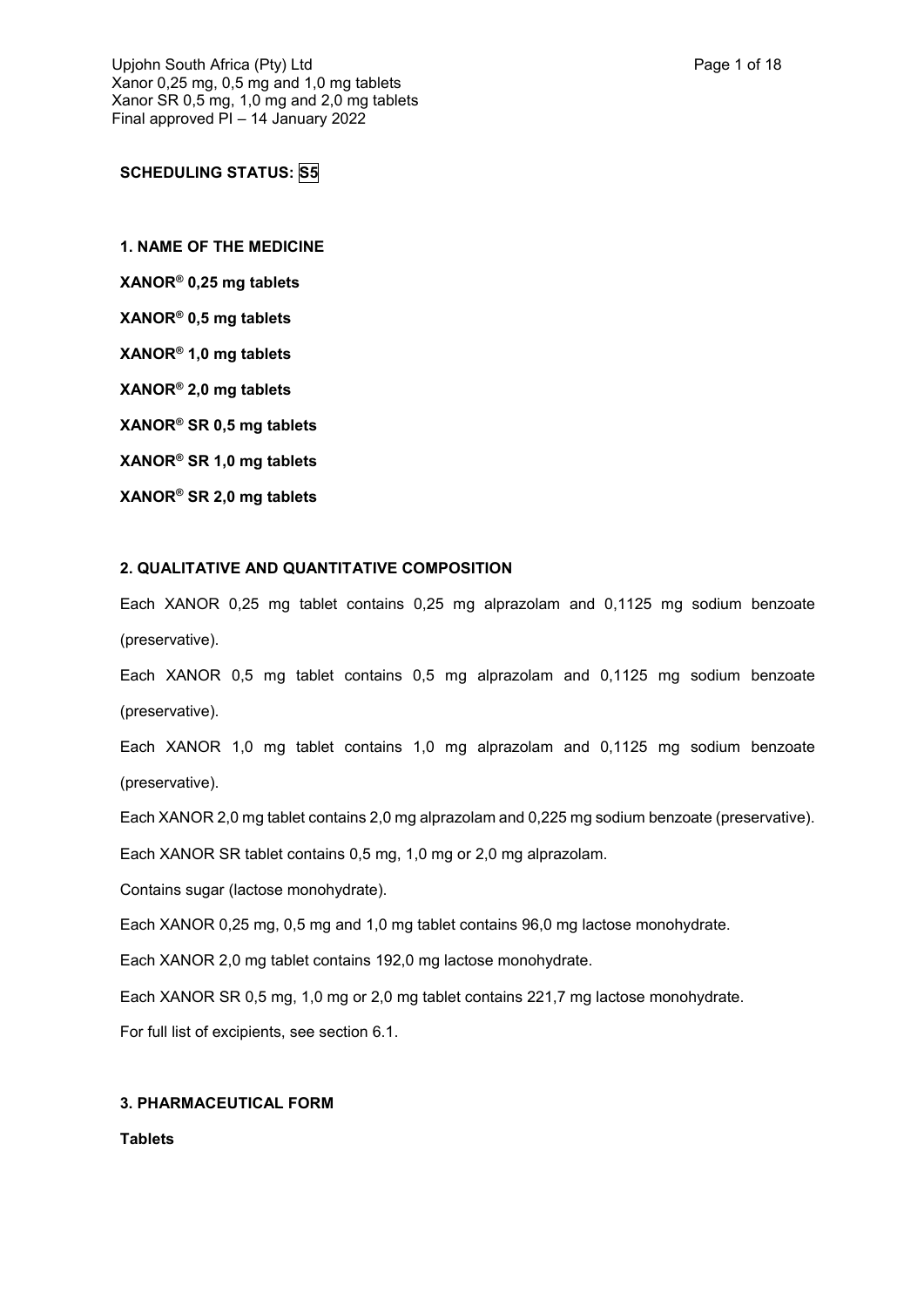XANOR 0,25 mg tablets are white, ovoid shaped, embossed with "Upjohn 29" on the one side and scored on the other side.

XANOR 0,5 mg tablets are pink, ovoid shaped, embossed with "Upjohn 55" on the one side and scored on the other side.

XANOR 1,0 mg tablets are lavender, ovoid shaped, embossed with "Upjohn 90" on the one side and scored on the other side.

XANOR 2,0 mg tablets are white capsule shaped, three scored tablets, embossed with "U94".

XANOR SR 0,5 mg tablets are round, blue, convex tablets with "P&U 57" on one side.

XANOR SR 1,0 mg tablets are round, white, convex tablets with "P&U 59" on one side.

XANOR SR 2,0 mg tablets are pentagonal, blue tablets with "P&U 66"on one side.

## **4. CLINICAL PARTICULARS**

### **4.1 Therapeutic indications**

XANOR is indicated for the treatment of:

- SHORT-TERM RELIEF OF SYMPTOMS OF ANXIETY
- TREATMENT OF ANXIETY DISORDERS

Anxiety disorder is a condition corresponding most closely to the latest APA Diagnostic and Statistical

Manual (DSM) diagnosis of generalised anxiety disorder.

Anxiety or tension associated with the stress of everyday life usually does not require treatment with an anxiolytic.

*Diagnostic criteria for generalised anxiety disorder:*

A. Generalised, persistent anxiety is manifested by symptoms from three of the following four categories:

1. Motor tension:

Shakiness, jitteriness, jumpiness, trembling, muscle aches, tension, eyelid twitch, inability to relax, furrowed brow, strained face, restlessness and easily startled.

2. Autonomic hyperactivity:

Heart pounding or racing, sweating, cold clammy hands, dry mouth, light-headedness, dizziness,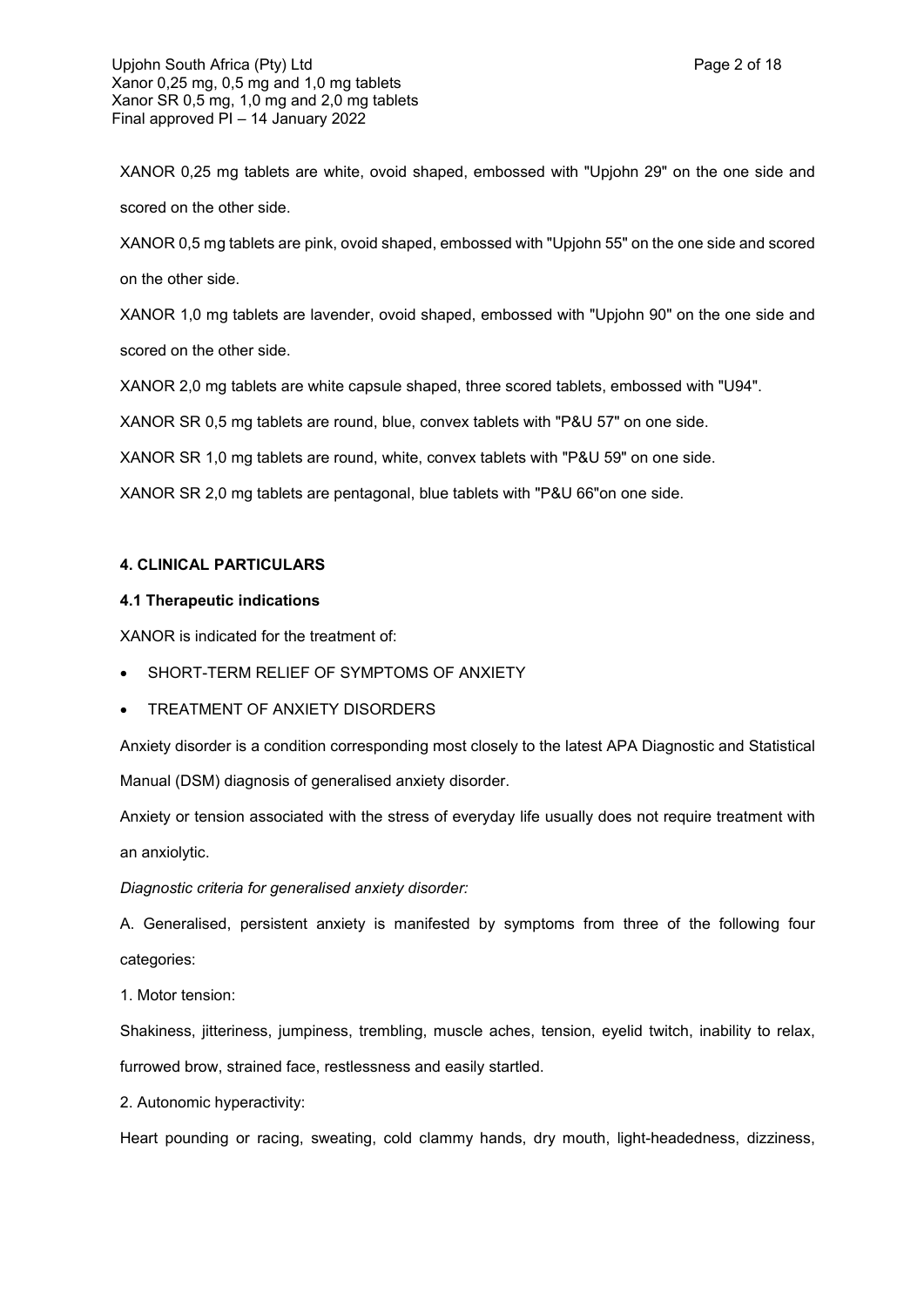paraesthesias, upset stomach, diarrhoea, discomfort in the pit of the stomach, hot or cold spells, lump in the throat, flushing, pallor, high resting pulse and respiration rate.

3. Apprehensive expectation:

Fear, anxiety, worry, rumination, and anticipation of misfortune to self and others.

4. Vigilance and scanning:

Hyper attentiveness resulting in distractibility, difficulty in concentrating, insomnia, feeling "on edge",

impatience and irritability.

- B. The anxious mood has been continuous for at least one month.
- C. Not due to another mental disorder, such as depressive disorder or schizophrenia.
- D. At least 18 years of age.
- ANXIETY ASSOCIATED WITH DEPRESSION
- MIXED ANXIETY-DEPRESSION
- **•** DEPRESSION

Depression can be variously described as neurotic depression, reactive depression, major depressive disorder, etc, depending upon local psychiatric nosology. Usage has not been established in depression with psychiatric features, in bipolar disorders or in "endogenous" depression (i.e. severely depressed inpatients).

#### • PANIC DISORDERS

This includes panic disorder with or without agoraphobia. The essential feature of panic disorder is the unexpected panic attack, a sudden onset of intense apprehension, fear, or terror.

Panic disorder is an illness characterised by recurrent panic attacks. Later in the course of this disturbance, certain issues e.g. driving a car or being in a crowded place, may become associated with having a panic attack. These panic attacks are not triggered by situations in which the person is the focus of others' attention (as in social phobia).

#### *Diagnostic criteria for panic disorder:*

A. At least three panic attacks within a three-week period in circumstances other than during marked exertion or in a life-threatening situation. The attacks are not precipitated by exposure to a circumscribed phobic stimulus.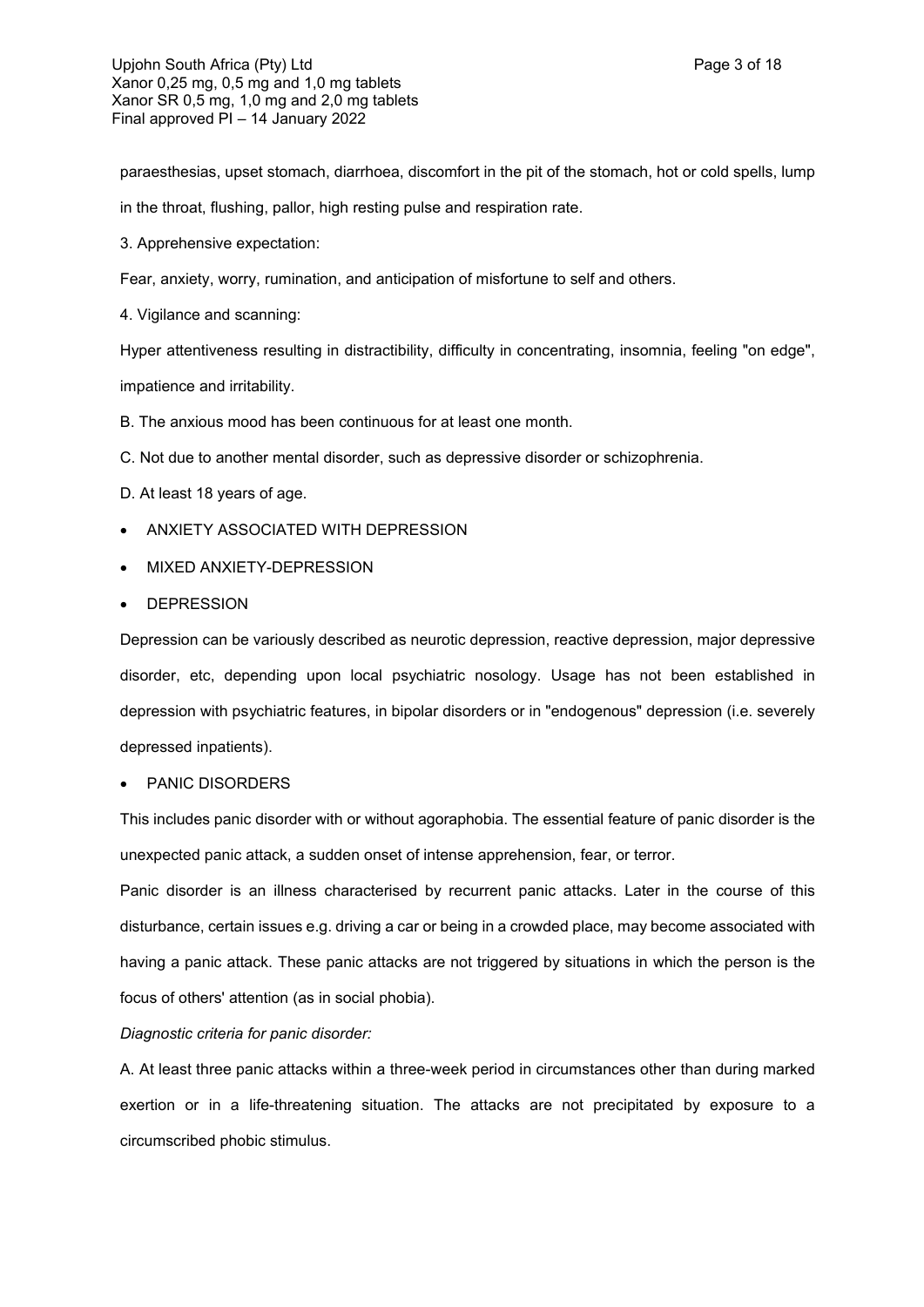B. Panic attacks are manifested by discrete periods of apprehension or fear, and at least four of the following symptoms appear during each attack: dyspnoea, palpitations, chest pain or discomfort, choking or smothering sensations, dizziness, vertigo or unsteady feelings, feelings of unreality, paraesthesias (tingling in hands or feet), hot and cold flushes, sweating, faintness, trembling or shaking, smothering sensations, dizziness.

XANOR is indicated:

- For use of up to six months duration for anxiety and depression and
- For up to eight months in the treatment of panic disorder with or without some phobic avoidance.

The effectiveness for long-term use, exceeding six months has not been established.

#### **4.2 Posology and method of administration**

Patients should be periodically re-assessed, and dosage adjustments made, as appropriate.

The optimum dose of XANOR tablets should be individualised based upon the severity of the symptoms and individual patient response. In patients who require higher doses, dosage should be increased cautiously to avoid adverse effects.

When higher dosage is required, the evening dose should be increased before the daytime dose. In general, patients who have not previously received psychotropic medications will require somewhat lower doses than those previously treated with minor tranquillisers, antidepressants or hypnotics or those with a history of chronic alcoholism.

#### **Posology**

| <b>XANOR tablets</b> | Usual starting dose*    | Usual dose range                            |
|----------------------|-------------------------|---------------------------------------------|
| Anxiety              | 0,25 to 0,5 mg given 3  | 0,5 to 4,0 mg daily, given in divided doses |
|                      | times daily             |                                             |
| Mixed anxiety/       | 0,5 mg given 3 times    | 1,5 to 4,5 mg daily, given in divided doses |
| depression           | daily                   |                                             |
| Anxiety associated   |                         |                                             |
| with depression      |                         |                                             |
| Panic disorders      | $0,5 - 1,0$ mg given at | The dose should be adjusted to patient      |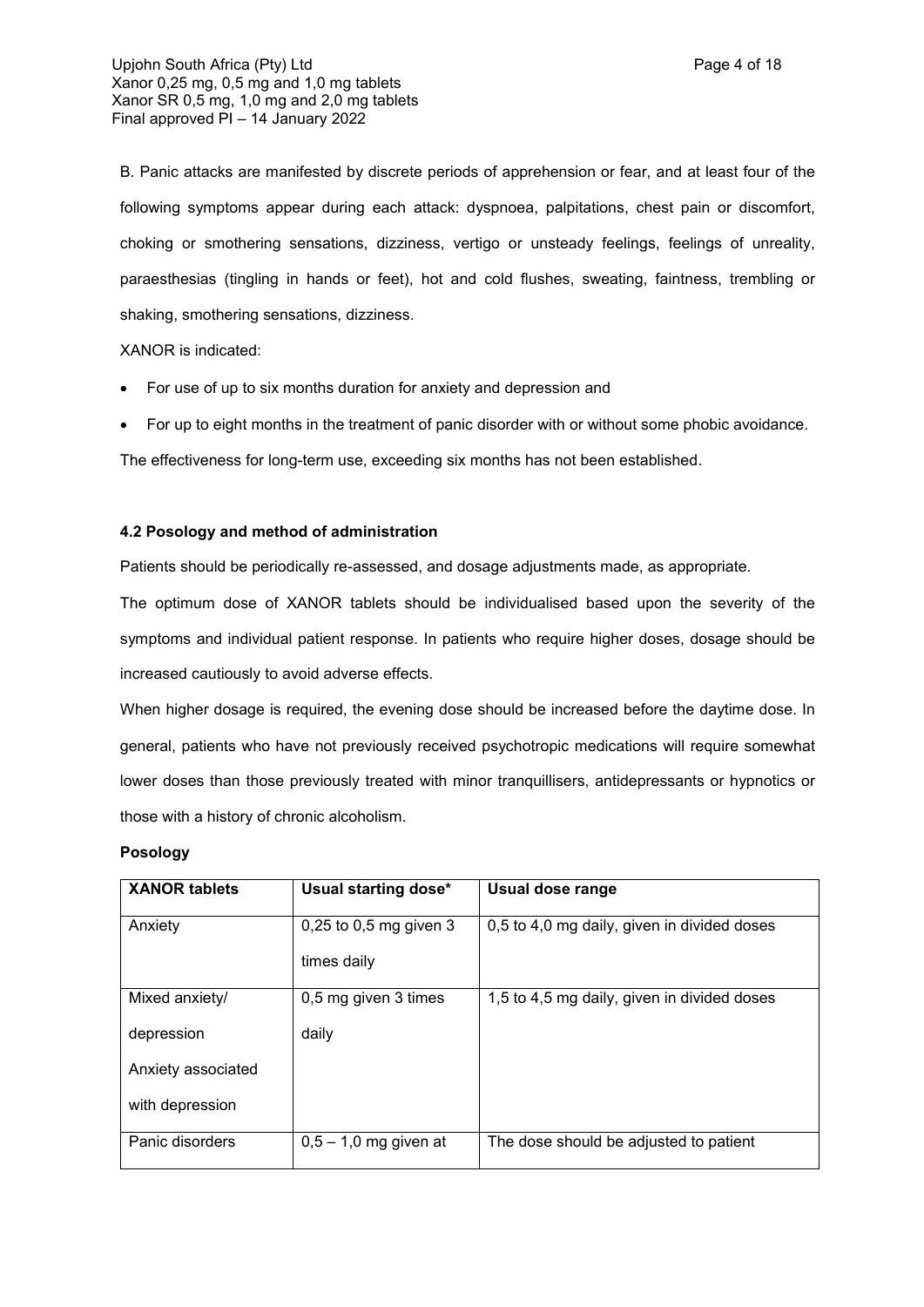|                       | bedtime or 0,5 mg three   | response. Dosage adjustments should be in       |
|-----------------------|---------------------------|-------------------------------------------------|
|                       | times daily               | increments no greater than 1 mg every three     |
|                       |                           | to four days. With XANOR tablets, additional    |
|                       |                           | doses can be added until a three times daily or |
|                       |                           | four times daily schedule is achieved. The      |
|                       |                           | mean dose in a large multi-clinic study was 5,7 |
|                       |                           | ± 2,27 mg with occasional patients requiring a  |
|                       |                           | maximum of 10 mg daily.                         |
| Geriatric patients    | 0,25 mg given two or      | 0,25 to 0,75 mg daily, given in divided doses;  |
| or in the presence of | three times daily         | to be gradually increased if needed and         |
| debilitating disease  |                           | tolerated                                       |
| Anxiety               | 1 mg daily, in one or two | 0,5 to 4,0 mg daily, in one or two doses        |
|                       | doses                     |                                                 |
| Mixed anxiety/        | 1 mg daily, in one or two | 0,5 to 4,5 mg daily, in one or two doses        |
| depression            | doses                     |                                                 |
| Anxiety associated    |                           |                                                 |
| with depression       |                           |                                                 |
| Panic disorders       | $0,5 - 1,0$ mg given at   | In clinical trials the mean maintenance dose    |
|                       | bedtime or 0,5 mg two     | was between 5 and 6 mg per day given as a       |
|                       | times daily               | single daily dose or divided into two doses     |
|                       |                           | daily, with occasional patients needing up to   |
|                       |                           | 10 mg per day. The dose should be adjusted      |
|                       |                           | to patient response, with dose increments of    |
|                       |                           | no greater than 1 mg in the daily dose every    |
|                       |                           | three to four days                              |
|                       |                           |                                                 |
| Geriatrics patients   | 0,5 to 1,0 mg daily,      | 0,5 to 1 mg daily; may be gradually increased   |
|                       | given in one or two       | if needed and tolerated                         |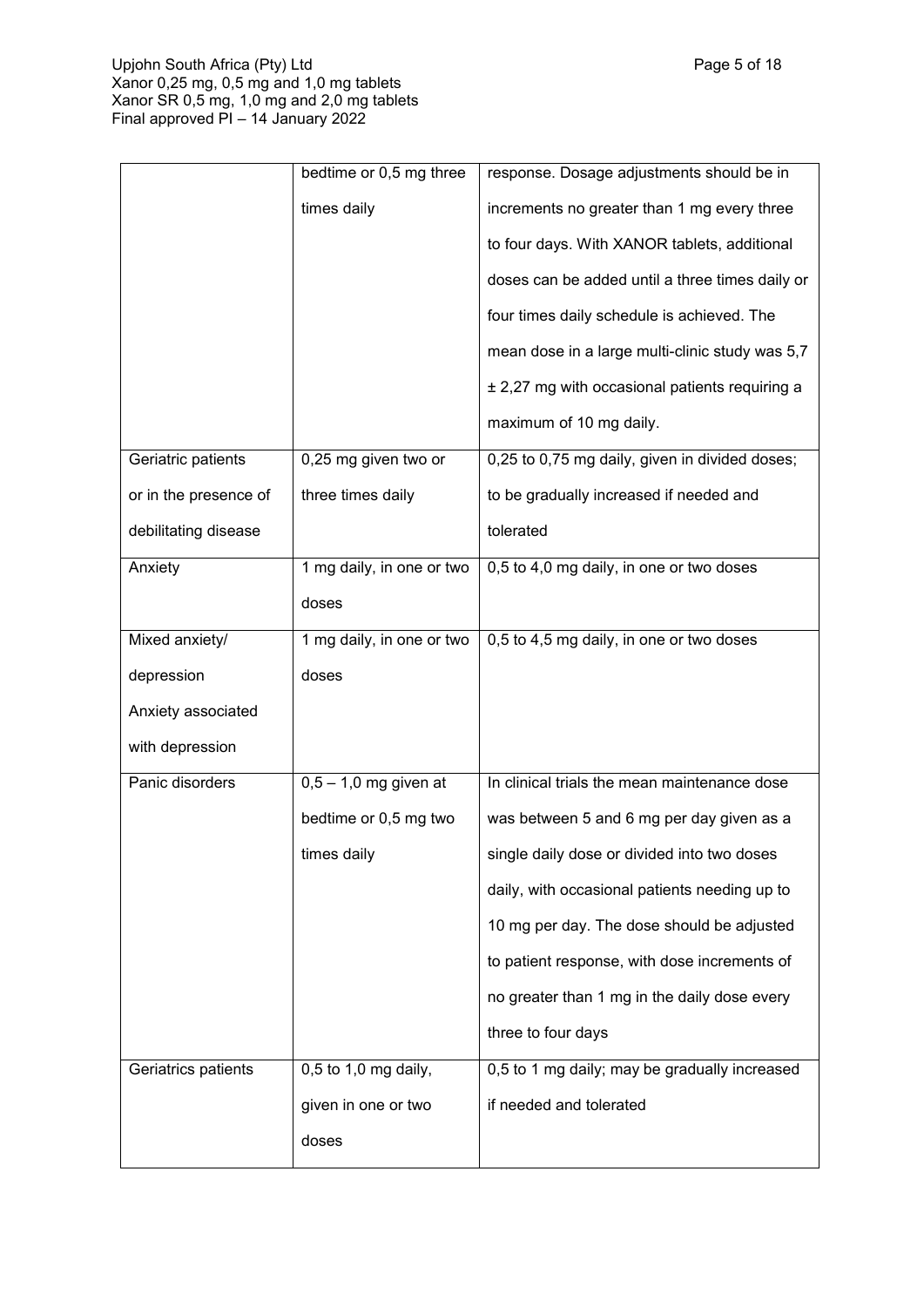Upjohn South Africa (Pty) Ltd **Page 6 of 18** Xanor 0,25 mg, 0,5 mg and 1,0 mg tablets Xanor SR 0,5 mg, 1,0 mg and 2,0 mg tablets Final approved PI – 14 January 2022

\* If side effects occur, the dose should be decreased (see section 4.4).

To discontinue treatment in patients taking XANOR tablets, the dosage should be reduced slowly in keeping with good medical practice. It is suggested that the daily dosage of XANOR be decreased by no more than 0,5 mg every three days. Some patients may require an even slower dosage reduction (see section 4.4).

## **Special populations**

It is recommended that the general principle of using the lowest effective dose be followed in elderly or debilitated patients to preclude the development of ataxia or over sedation.

In elderly patients, in patients with advanced liver disease or in patients with debilitating disease, the usual starting dose of XANOR is 0,25 mg, given two or three times daily, and of XANOR SR is 0,5 mg once daily. This may be gradually increased if needed and tolerated. The elderly may be especially sensitive to the effects of benzodiazepines. If side effects occur at the recommended starting dose, the dose may be lowered.

## **Paediatric population**

The safety and efficacy of XANOR has not been established in children under the age of 18 years.

## **Method of administration**

XANOR SR tablets may be administered once daily, preferably in the morning.

The XANOR SR tablets should be taken intact; they should not be chewed, crushed or broken.

## **4.3 Contraindications**

- XANOR is contraindicated in patients with known hypersensitivity to benzodiazepines, alprazolam, or to any component of these formulations.
- XANOR is not recommended for patients whose primary diagnosis is schizophrenia.
- Concomitant administration with antiretroviral protease inhibitors, ketoconazole and itraconazole, as the elimination of XANOR is delayed several fold.
- The safety and efficacy of XANOR has not been established in children below the age of 18 years.
- Benzodiazepines are also contraindicated in patients with myasthenia gravis, severe respiratory insufficiency, sleep apnoea syndrome and severe hepatic insufficiency.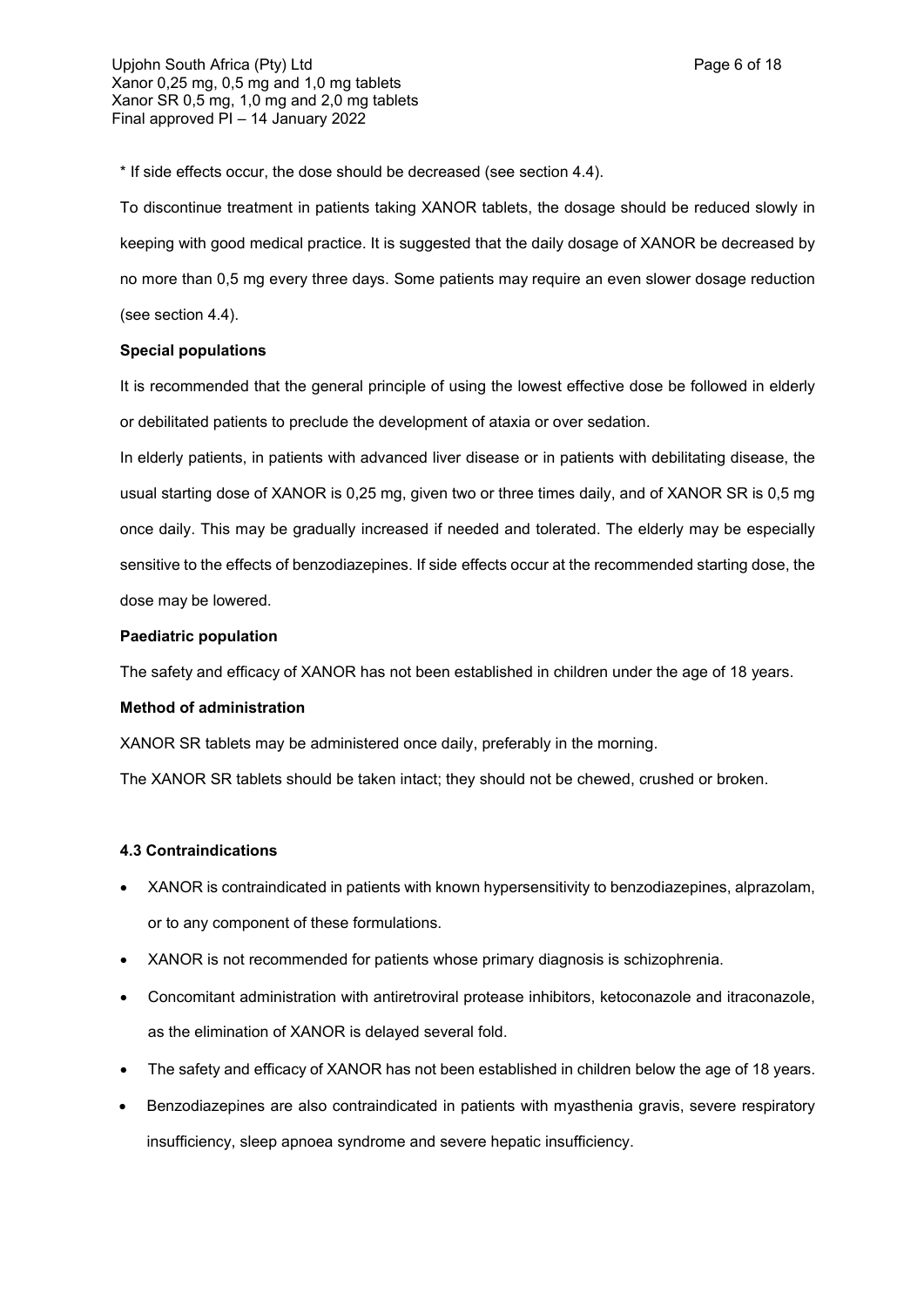#### **4.4 Special warnings and precautions for use**

XANOR usage has not been established in certain types of depression (see section 4.1).

Particular caution should be exercised with the elderly and debilitated who are at particular risk of oversedation, respiratory depression and ataxia. (The initial oral dosage should be reduced in these patients).

XANOR must be used with caution in patients with:

- Impaired renal function.
- Mild to moderate hepatic insufficiency.
- Pulmonary disease or limited pulmonary reserve.
- Patients suffering from anxiety accompanied by an underlying depressive disorder.
- Patients receiving barbiturates or other central nervous system depressants. There is an additive risk of central nervous system depression when these medicines are taken together.

There have been rare reports of death in patients with severe pulmonary disease shortly after the initiation of treatment with XANOR. A decreased systemic alprazolam elimination rate (e.g. increased plasma half-life) has been observed in both alcoholic liver disease patients and obese patients receiving XANOR.

XANOR produces additive CNS depressant effects when co-administered with alcohol or other medicines producing CNS depression.

Habituation and emotional/physical dependence may occur with XANOR. The risk of dependence increases with higher doses and long-term use and is further increased in patients with a history of alcoholism or drug abuse. Caution should be particularly used when prescribing XANOR to patients who are prone to abuse drugs (e.g. alcoholics and drug addicts) because of their predisposition to habituation and dependence.

Withdrawal symptoms have occurred following rapid decrease or abrupt discontinuance of XANOR. These can range from mild dysphoria and insomnia to a major syndrome which may include abdominal and muscle cramps, vomiting, sweating, tremor, and convulsions. In addition, withdrawal seizures have occurred upon rapid decrease or abrupt discontinuation of therapy with XANOR, and special care must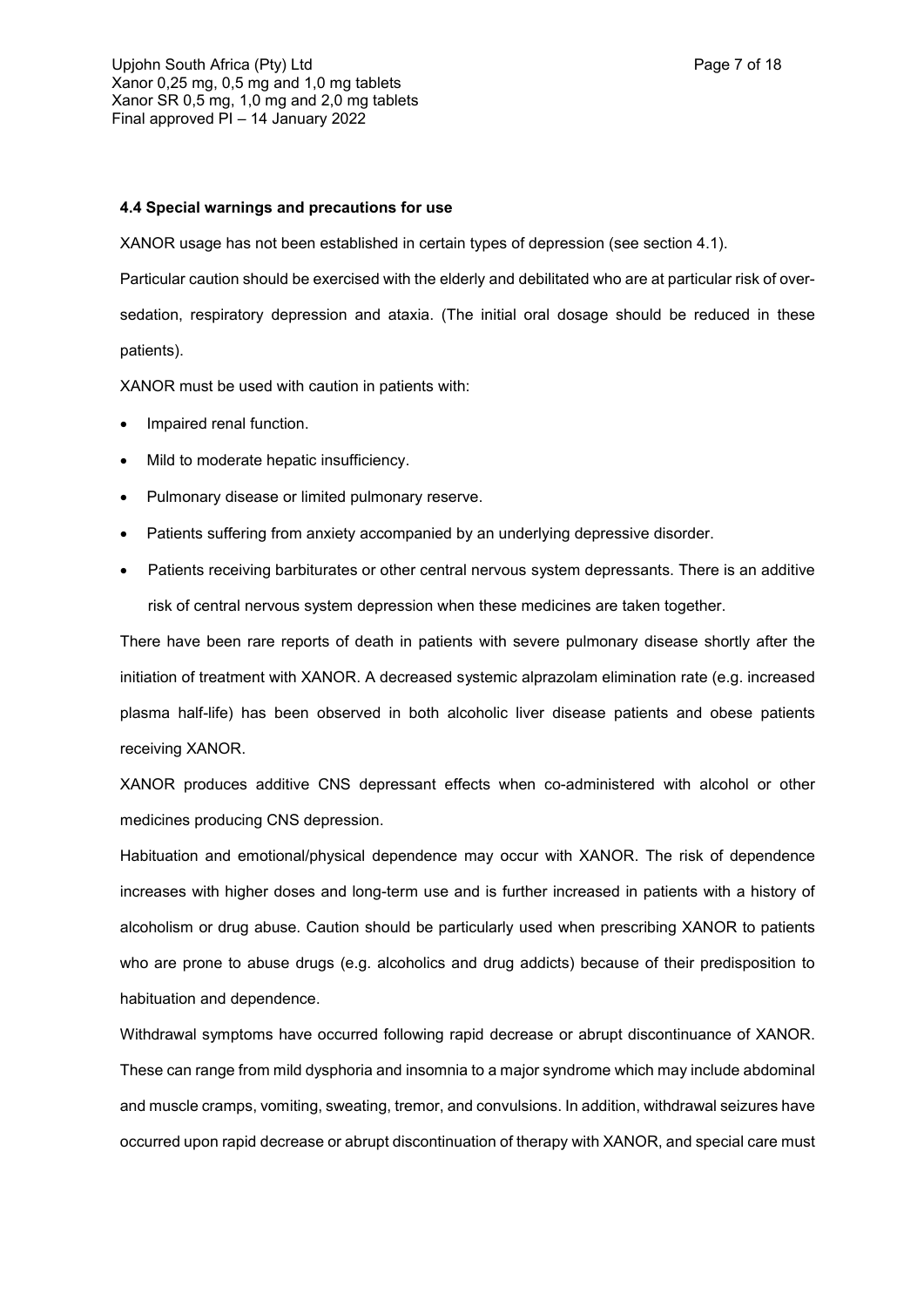be taken in the treatment of epileptic patients. See section 4.2 for dose reduction during withdrawal period.

XANOR should be avoided in psychotic patients and patients suffering from mental depression unless there is a marked component of anxiety in their illness.

#### *Suicide*

As with other psychotropic medicines, the usual precautions with respect to administration of the medicine and size of the prescription are indicated for severely depressed patients or those in whom there is reason to expect concealed suicidal ideation or plans. Panic disorder has been associated with primary and secondary major depressive disorders and increased reports of suicide among untreated patients.

#### *Mania*

Episodes of hypomania and mania have been reported in association with the use of XANOR in patients with depression.

#### *Risk from concomitant use of opioids*

Concomitant use of XANOR and opioids may result in sedation, respiratory depression, coma and death. Because of these risks, concomitant prescribing of sedative medicines such as benzodiazepines or related medicines such as XANOR with opioids should be reserved for patients for whom alternative treatment options are not possible.

If a decision is made to prescribe XANOR concomitantly with opioids, the lowest effective dose should be used, and the duration of treatment should be as short as possible (see also general dose recommendation in section 4.2).

The patients should be followed closely for signs and symptoms of respiratory depression and sedation. In this respect, it is strongly recommended to inform patients and their environment to be aware of these symptoms (see section 4.5).

#### *Amnesia*

Benzodiazepines may induce anterograde amnesia. The condition occurs most often several hours after ingesting the product and therefore to reduce the risk patients should ensure that they will be able to have uninterrupted sleep of 7 – 8 hours.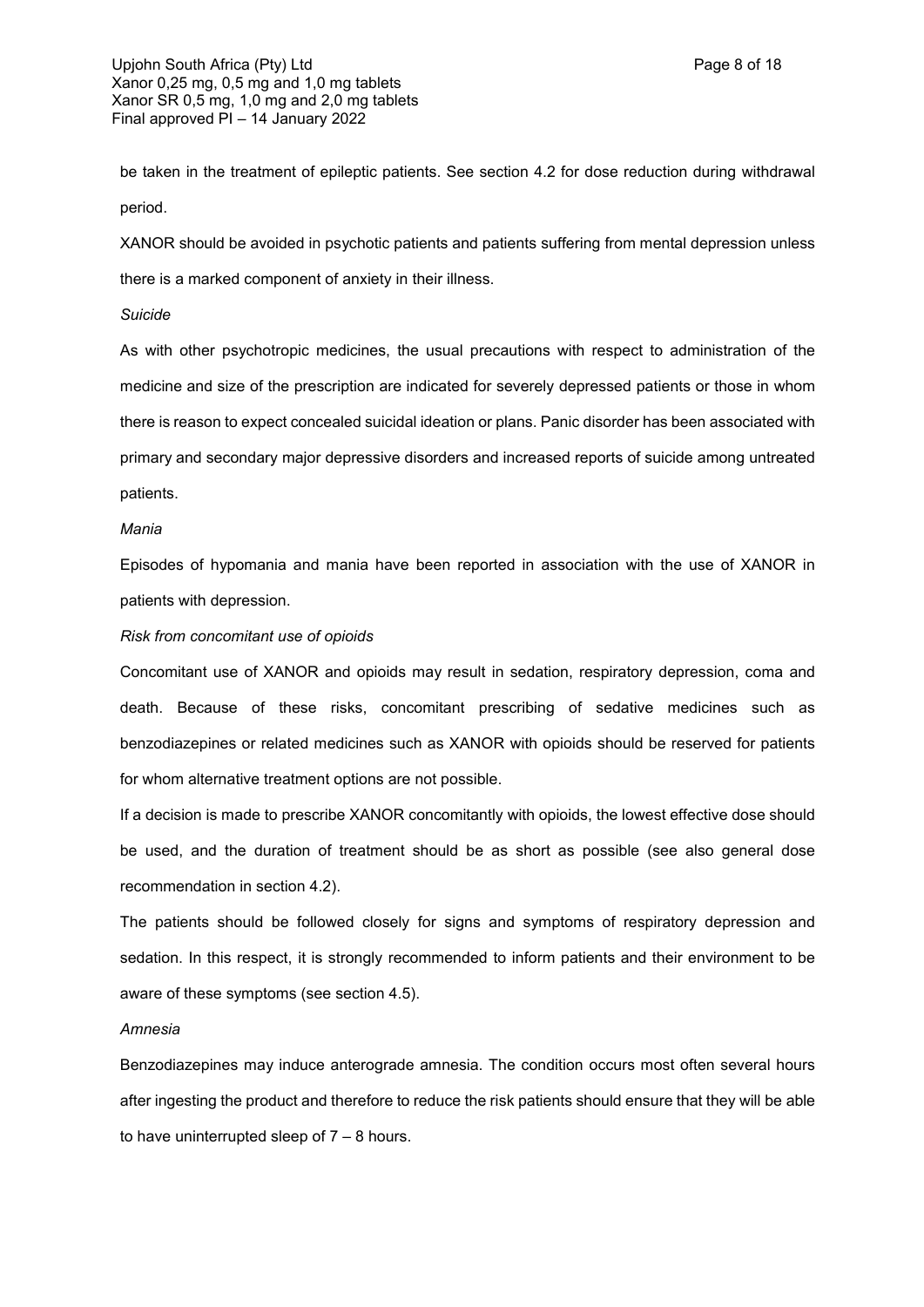### *Tolerance*

Some loss of efficacy to the hypnotic effects of benzodiazepines may develop after repeated use for a few weeks.

### *Excipients with known effect information*

Patients with rare hereditary problems of galactose intolerance, total lactase deficiency or glucosegalactose malabsorption should not take this medicine.

This medicine contains less than 1 mmol sodium (23 mg) per tablet, that is to say essentially 'sodiumfree'.

# **4.5 Interaction with other medicines and other forms of interaction**

The steady state plasma concentrations of imipramine and desipramine have been reported to be increased an average of 31 and 20 %, respectively, by the concomitant administration of XANOR tablets in doses up to 4 mg/day. The clinical significance of these changes is unknown.

## *Opioids*

The concomitant use of sedative medicines such as benzodiazepines or related medicines such as XANOR with opioids increases the risk of sedation, respiratory depression, coma and death because of additive central nervous system (CNS) depressant effect. The dosage and duration of concomitant use should be limited (see section 4.4). Concomitant intake with alcohol is not recommended. XANOR should be used with caution when combined with CNS depressants.

Enhancement of the central depressive effect may occur in cases of concomitant use with antipsychotics (neuroleptics), hypnotics, anxiolytics/sedatives, antidepressant medicines, narcotic analgesics, anti-epileptic medicines, anaesthetics and sedative antihistamines. In the case of narcotic analgesics, enhancement of the euphoria may also occur leading to an increase in psychic dependence.

Pharmacokinetic interactions can occur when XANOR is administered along with medicines that interfere with its metabolism.

*CYP3A inhibitors*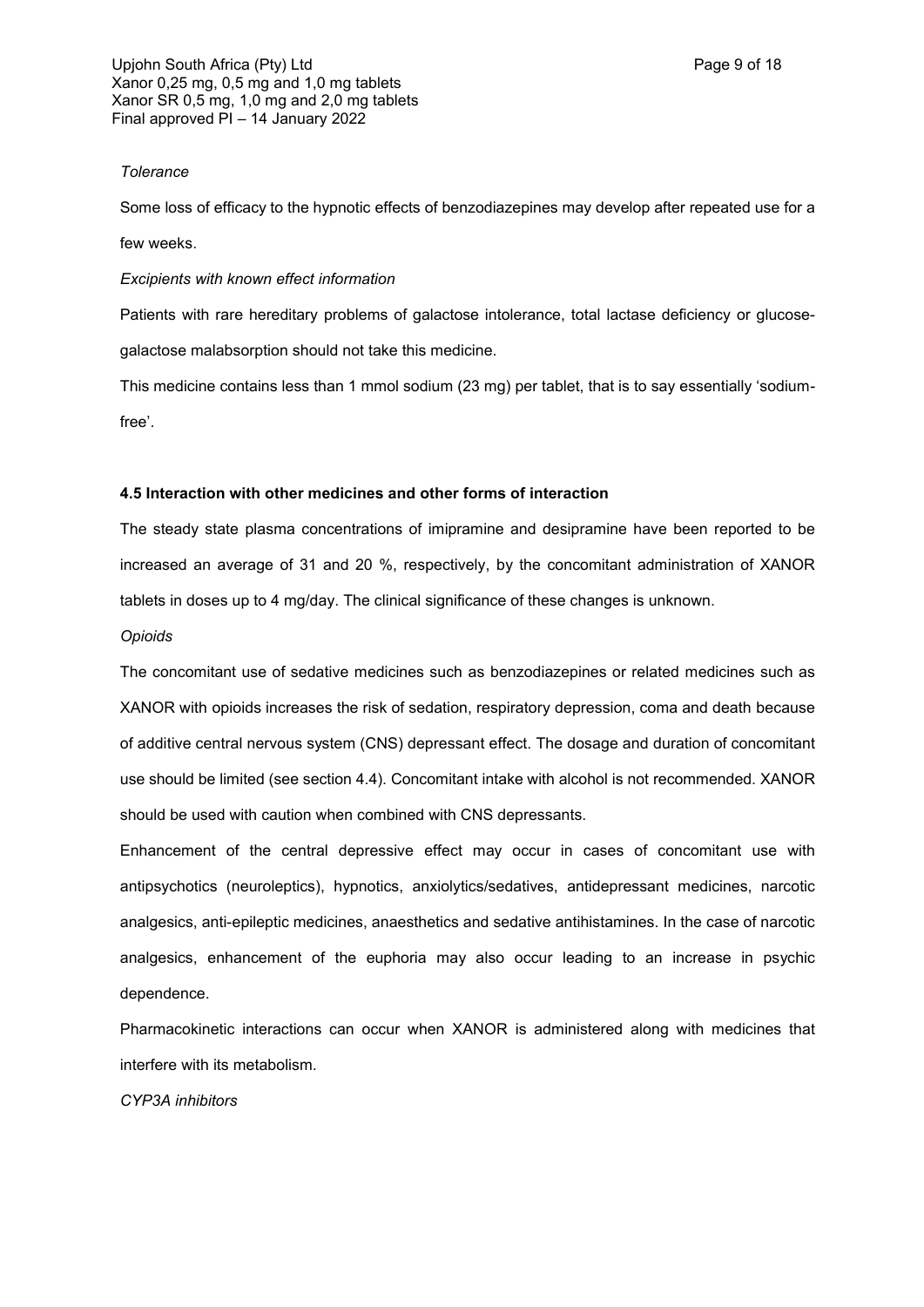Pharmacokinetic interactions can occur when XANOR is administered along with medicines that interfere with its metabolism. Compounds which inhibit certain hepatic enzymes (particularly cytochrome P450 3A4) may increase the concentration of XANOR and enhance its activity. Data from clinical and *in vitro* studies with XANOR, and clinical studies with medicines metabolised similarly to XANOR provide evidence for varying degrees of interaction and possible interaction with XANOR for a number of medicines. Based on the degree of interaction and the type of data available, the following recommendations are made:

- Caution and consideration of dose reduction is recommended when XANOR is co-administered with nefazodone, fluvoxamine, and cimetidine.
- Caution is recommended when XANOR is co-administered with fluoxetine, oral contraceptives, sertraline, diltiazem, or macrolide antibiotics such as erythromycin and troleandomycin.

## *CYP3A4 inducers*

Since XANOR is metabolised by CYP3A4, inducers of this enzyme may enhance the metabolism of XANOR. Interactions involving HIV protease inhibitors (e.g. ritonavir) and XANOR are complex and time dependent. Short-term, low doses of ritonavir resulted in a large impairment of XANOR clearance, prolonged its elimination half-life and enhanced clinical effects. However, upon extended exposure to ritonavir, CYP3A induction offset this inhibition. This interaction will require a dose-adjustment or discontinuation of XANOR.

### *Digoxin*

Increased digoxin concentrations have been reported when XANOR was given, especially in elderly (> 65 years of age). Patients who receive XANOR and digoxin should therefore be monitored for signs and symptoms related to digoxin toxicity.

## **4.6 Fertility, pregnancy and lactation**

### **Pregnancy**

The safety of XANOR during pregnancy and lactation has not been established. The potential for congenital malformations in children of patients who have received XANOR during pregnancy exists. XANOR should not be administered during labour. Given during labour, it crosses the placenta and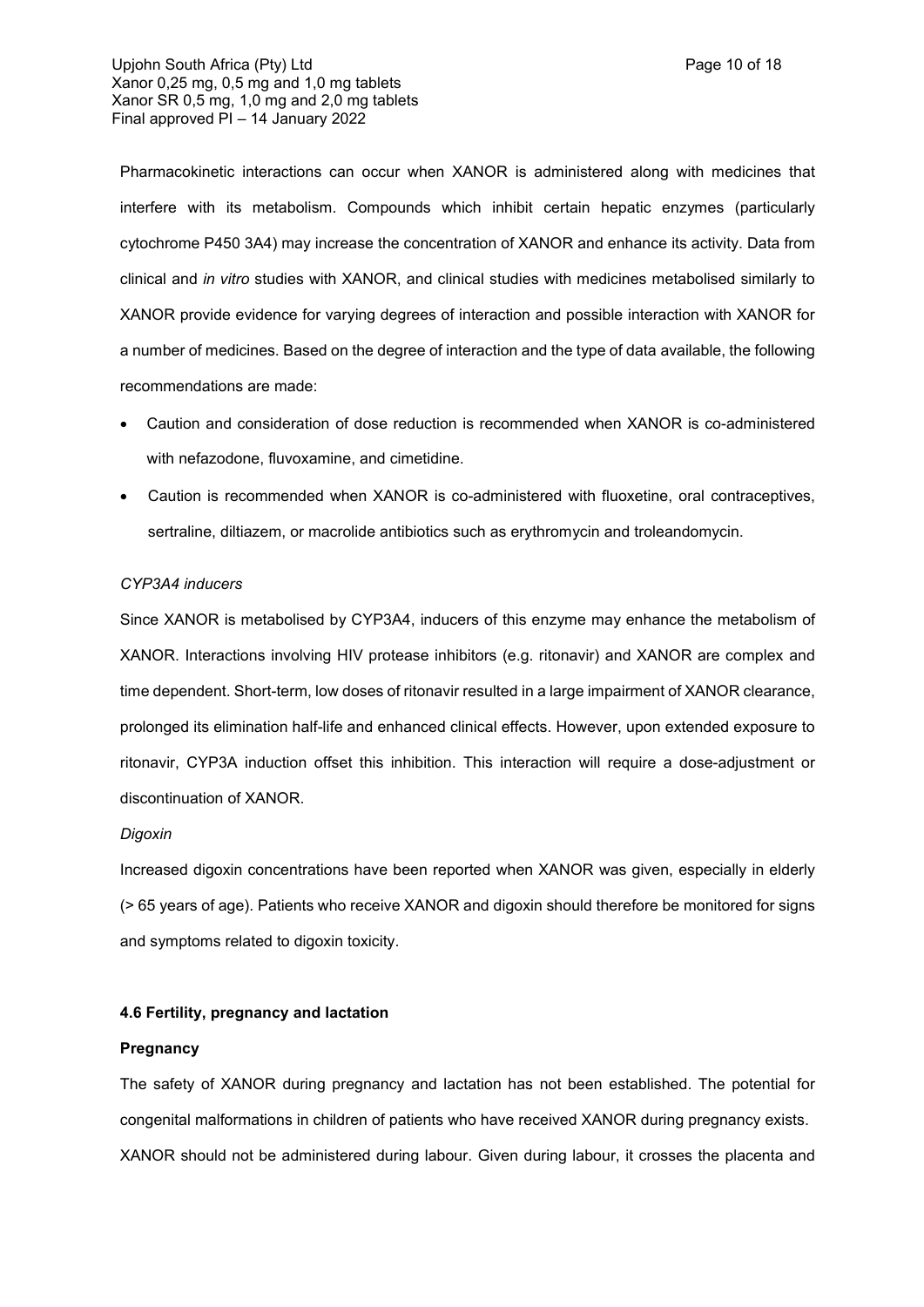may cause the floppy-infant syndrome characterised by central respiratory depression, hypothermia and poor sucking.

### **Breastfeeding**

XANOR should not be administered to mothers breastfeeding their infants, since XANOR is excreted in human breast milk.

## **4.7 Effects on ability to drive and use machines**

Patients should be cautioned about using XANOR while operating motor vehicles or other dangerous activities until it is established that they do not become impaired while taking XANOR.

XANOR causes side effects such as somnolence, which may affect the ability to drive and use

machines.

## **4.8 Undesirable effects**

The table below contains adverse events categorised as follows utilising the incidence rates: Very common (≥ 1/10); common (≥ 1/100 to < 1/10); uncommon (≥ 1/1 000 to < 1/100); rare (≥ 1/10 000 to < 1/1 000); very rare (< 1/10 000).

Undesirable effects associated with XANOR therapy in patients participating in controlled clinical studies were as follows:

| <b>MedDRA System Organ Class</b> | <b>Frequency</b> | <b>Undesirable effects</b>                          |
|----------------------------------|------------------|-----------------------------------------------------|
| Metabolism and nutrition         | Common           | Decreased appetite                                  |
| disorders                        |                  |                                                     |
| Psychiatric disorders            | Common           | Confusional state, depression, irritability, libido |
|                                  |                  | decreased                                           |
|                                  | Uncommon         | Aggression, insomnia, loss of libido, mood          |
|                                  |                  | disorder, nervousness                               |
|                                  | Rare             | Hallucinations, agitation, rage                     |
| Nervous system disorders         | Very common      | Sedation, somnolence                                |
|                                  | Common           | Ataxia, balance impaired, coordination              |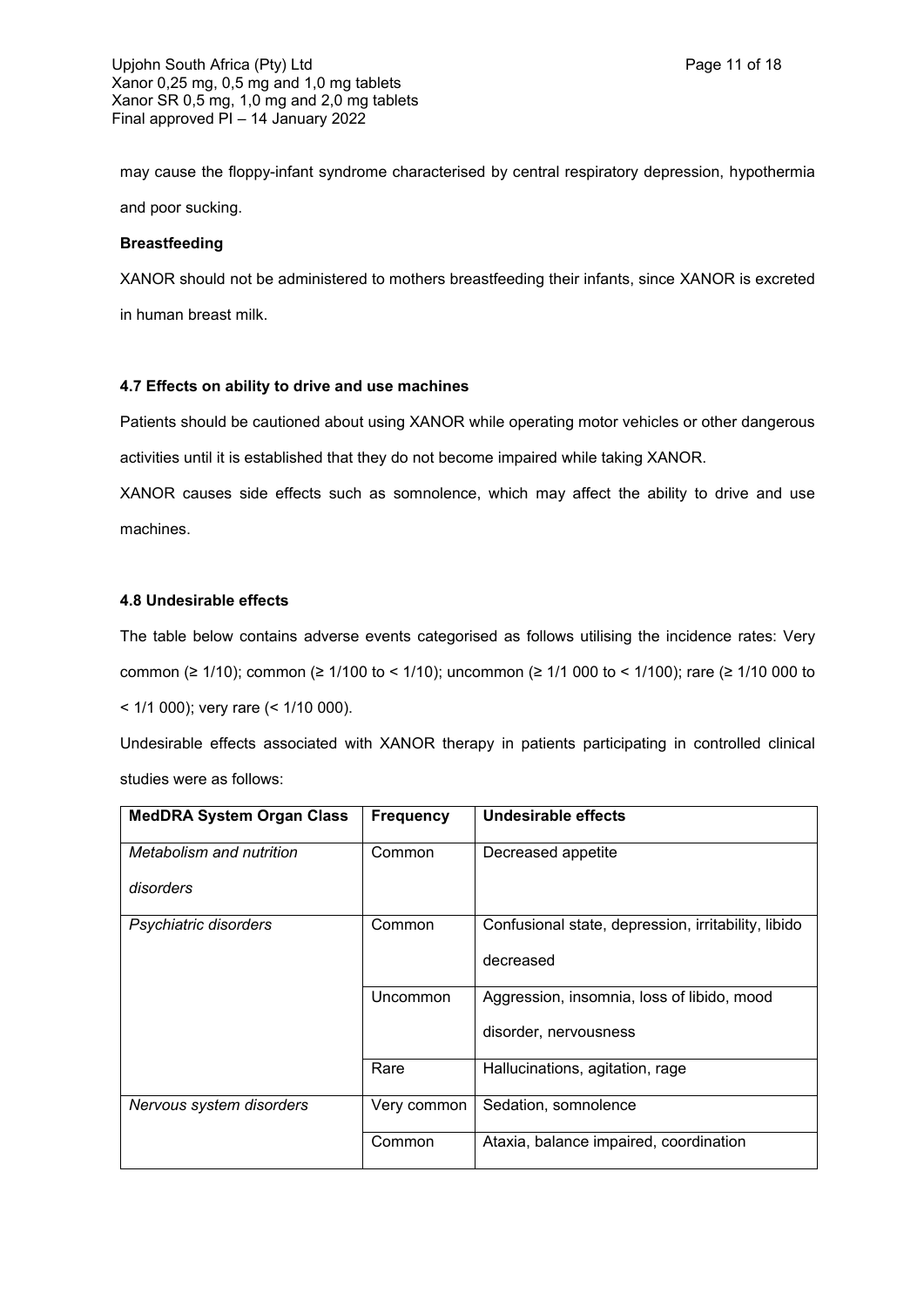|                                |          | abnormal, dizziness, headache, memory         |
|--------------------------------|----------|-----------------------------------------------|
|                                |          | impairment, dysarthria, hypersomnia, lethargy |
|                                | Uncommon | Amnesia, increased activity, tremor           |
|                                | Rare     | Intellectual impairment, slurred speech       |
| Eye disorders                  | Common   | Vision blurred                                |
|                                | Rare     | Increased intraocular pressure                |
| Gastrointestinal disorders     | Common   | Constipation, nausea, dry mouth               |
|                                | Uncommon | Diarrhoea, vomiting                           |
| <b>Hepatobiliary disorders</b> | Rare     | Abnormal liver function                       |
| Skin and subcutaneous tissue   | Rare     | <b>Dermatitis</b>                             |
| disorders                      |          |                                               |
| Musculoskeletal and connective | Uncommon | Muscle twitching, muscle weakness             |
| tissue disorders               |          |                                               |
| Renal and urinary disorders    | Uncommon | Enuresis, urinary frequency                   |
|                                | Rare     | Urinary retention                             |
| Reproductive system and breast | Uncommon | Menstrual irregularities                      |
| disorders                      | Rare     | Sexual dysfunction                            |
| General disorders and          | Common   | Fatigue                                       |
| administration site conditions |          |                                               |
| Investigations                 | Uncommon | Jaundice, weight decreased, weight increased  |

*Post-marketing surveillance*

The following post-marketing events have been reported with XANOR:

| <b>MedDRA System Organ Class</b> | <b>Frequency</b> | Undesirable effects                            |
|----------------------------------|------------------|------------------------------------------------|
|                                  |                  |                                                |
| Endocrine disorders              | Less frequent    | Hyperprolactinaemia                            |
|                                  |                  |                                                |
| Psychiatric disorders            | Less frequent    | Hypomania, mania (see section 4.4),            |
|                                  |                  |                                                |
|                                  |                  | hallucination, anger, aggression, hostility,   |
|                                  |                  |                                                |
|                                  |                  | agitation, libido disorder, abnormal thinking, |
|                                  |                  |                                                |
|                                  |                  | psychomotor hyperactivity                      |
|                                  |                  |                                                |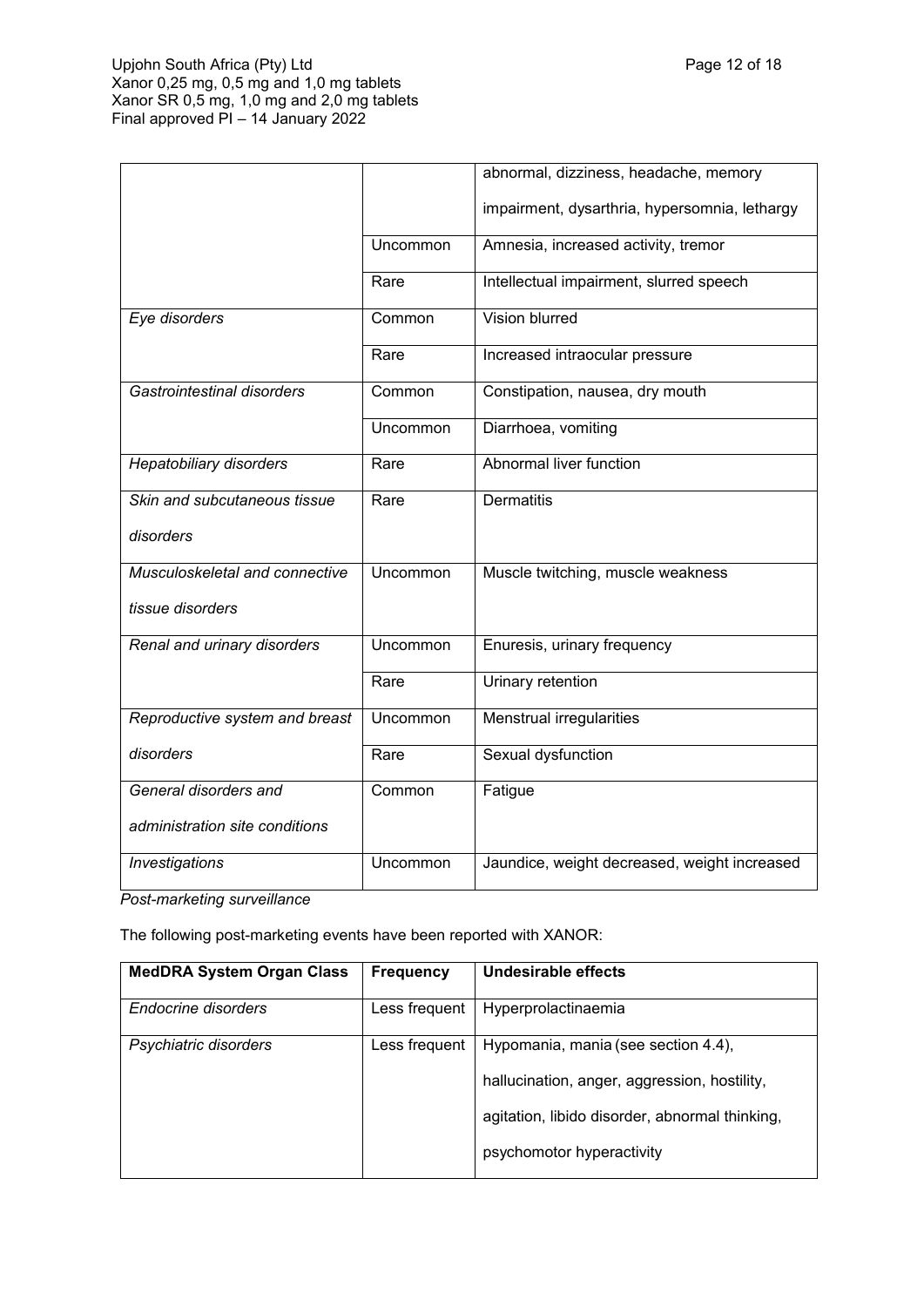| Nervous system disorders       | Less frequent | Dystonia, autonomic nervous system             |
|--------------------------------|---------------|------------------------------------------------|
|                                |               | imbalance                                      |
| Gastrointestinal disorders     | Less frequent | Gastrointestinal disorder                      |
| <b>Hepatobiliary disorders</b> | Less frequent | Hepatitis, abnormal hepatic function, jaundice |
| Skin and subcutaneous tissue   | Less frequent | Dermatitis, angioedema                         |
| disorders                      |               |                                                |
| Renal and urinary disorders    | Less frequent | Incontinence, urinary retention                |
| Reproductive system and breast | Less frequent | Sexual dysfunction, irregular menstruation     |
| disorders                      |               |                                                |
| General disorders and          | Less frequent | Peripheral oedema                              |
| administration site conditions |               |                                                |
| Investigations                 | Less frequent | Increased intraocular pressure                 |

*Reporting of suspected adverse reactions*

Reporting suspected adverse reactions after authorisation of the medicine is important. It allows continued monitoring of the benefit/risk balance of the medicine. Health care providers are asked to report any suspected adverse reactions to SAHPRA via the "**6.04 Adverse Drug Reaction Reporting Form**", found online under SAHPRA's publications:<https://www.sahpra.org.za/Publications/Index/8>.

## **4.9 Overdose**

Symptoms of overdose with XANOR are extensions of its pharmacological action and include drowsiness, slurred speech, motor incoordination, coma and respiratory depression. Serious sequelae are rare unless other medicines and/or ethanol are concomitantly ingested. Treatment of overdosage is primarily supportive of respiratory and cardiovascular function. The value of dialysis has not been determined. Flumazenil may be used as an adjunct to the management of respiratory and cardiovascular function associated with overdose.

## **5. PHARMACOLOGICAL PROPERTIES**

## **5.1 Pharmacodynamic properties**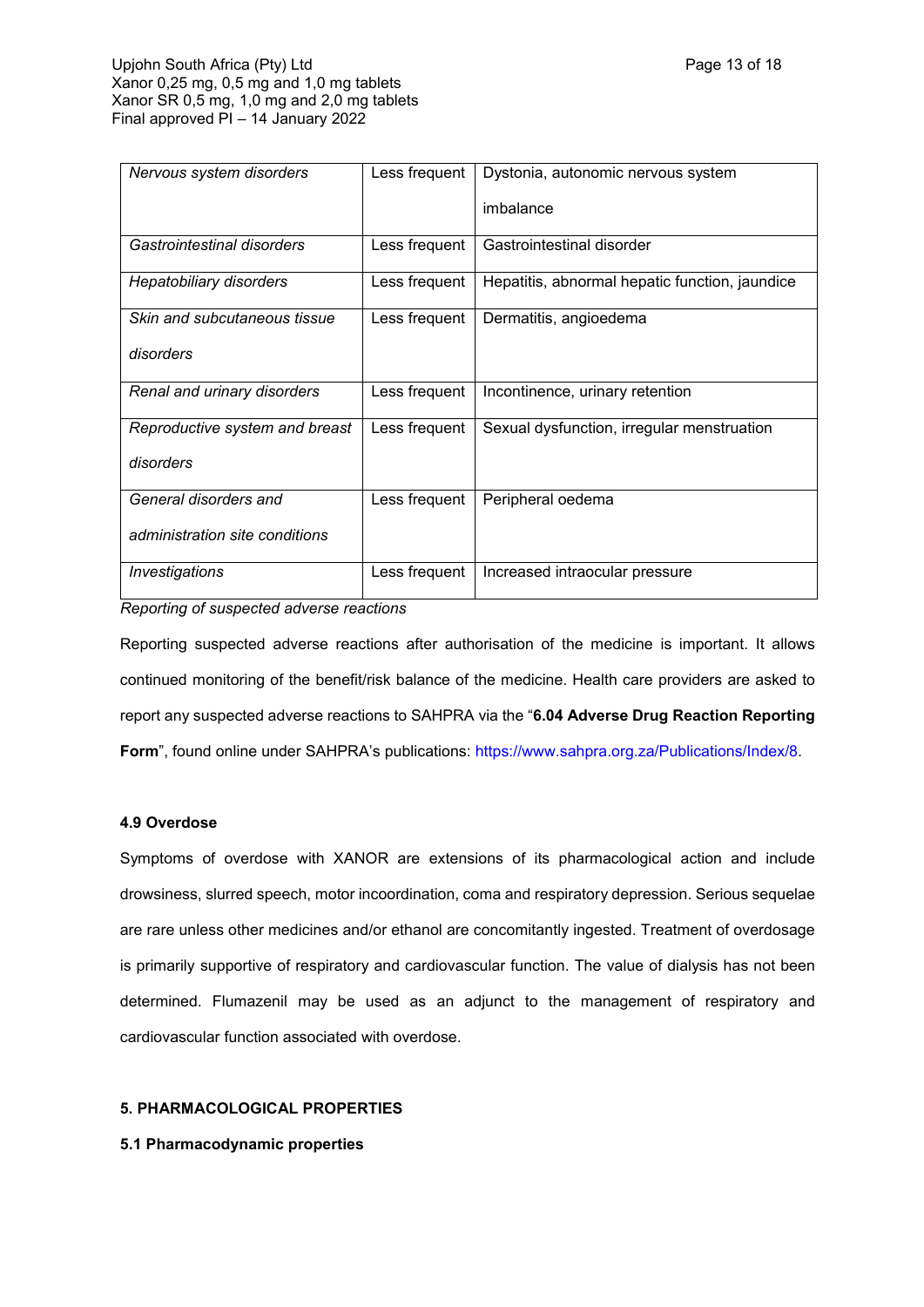#### Category and class: A 2.6 Tranquillisers

Alprazolam is an anxiolytic medicine of the benzodiazepine group. Benzodiazepines, including alprazolam, are thought to bind to central nervous system benzodiazepine receptors, thereby increasing the affinity of the receptor for gamma-aminobutyric acid (GABA). GABA, an inhibitory neurotransmitter, modulates the activity of other neurotransmitter systems, including the noradrenergic system.

#### **5.2 Pharmacokinetic properties**

#### *Absorption*

Alprazolam is almost completely bioavailable following oral administration. The bioavailability and pharmacokinetic characteristics of XANOR tablets or XANOR SR tablets are comparable, except for a slower rate of absorption of alprazolam from XANOR SR tablets. The slower absorption rate for XANOR SR tablets results in peak plasma alprazolam concentrations that are approximately one-half that of an equivalent dose of XANOR tablets; peak concentrations occur within one to two hours after a single dose of XANOR tablets, and 5 to 11 hours after a single dose of XANOR SR tablets. The plasma elimination half-life of alprazolam has been found to be about 11 to 15 hours in healthy adults. A comparable elimination half-life for XANOR SR tablets indicates that the metabolism and elimination of alprazolam are the same for both dosage forms.

Steady-state plasma concentrations are achieved within three to four days of continuous dosing with either dosage form. When equivalent daily doses are given, steady-state peak and trough plasma alprazolam concentrations for XANOR SR tablets given once or twice a day are comparable to XANOR tablets given three or four times a day.

#### *Distribution*

*In vitro*, alprazolam is bound (80 %) to human serum protein.

#### *Biotransformation*

The predominant metabolites are alpha-hydroxy-alprazolam, 4-hydroxy alprazolam, and a benzophenone derived from alprazolam. Although they possess some pharmacological activity, the plasma levels of these metabolites are extremely low during chronic dosing.

#### *Elimination*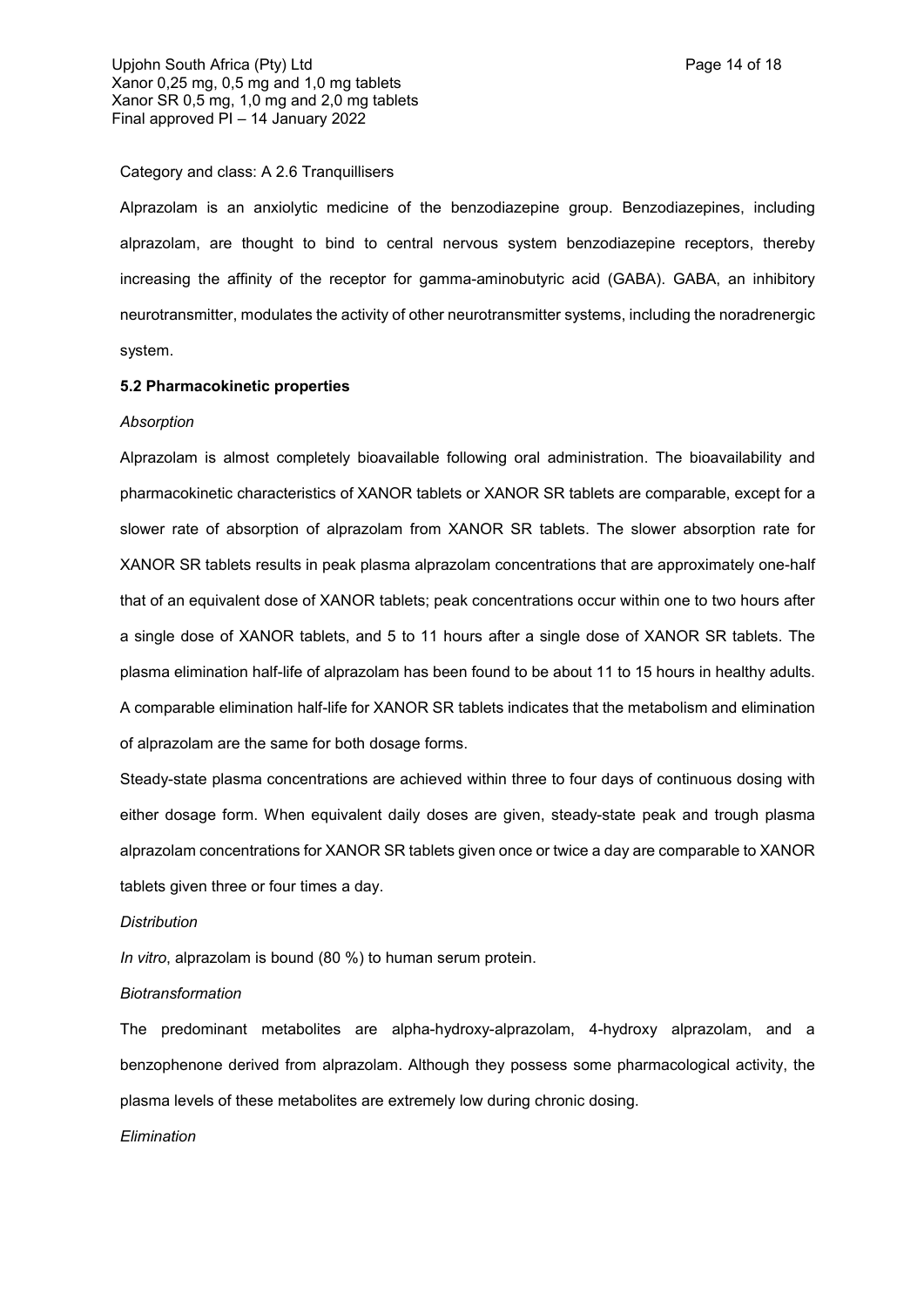Upjohn South Africa (Pty) Ltd **Page 15 of 18** Xanor 0,25 mg, 0,5 mg and 1,0 mg tablets Xanor SR 0,5 mg, 1,0 mg and 2,0 mg tablets Final approved PI – 14 January 2022

Alprazolam and its metabolites are excreted primarily in the urine.

### *Linearity/non-linearity*

The pharmacokinetics of alprazolam are linear over the recommended dosage range, with plasma

concentrations being proportional to dose given.

### *Special populations*

Alprazolam clearance has been reported to be delayed in patients with impaired hepatic and renal

function, alcoholism, in elderly or obese patients, and by the co-administration of certain medicines.

## **6. PHARMACEUTICAL PARTICULARS**

## **6.1 List of excipients**

XANOR 0,25 mg, 0,5 mg, 1,0 mg and 2,0 mg tablets:

Colloidal silicon dioxide

Docusate sodium with sodium benzoate

Lactose monohydrate

Magnesium stearate

Microcrystalline cellulose

Starch with erythrosine sodium or

FD & C blue as colourants

XANOR SR 0,5 mg, 1,0 mg and 2,0 mg tablets:

Cellulose methylhydroxypropyl

Lactose monohydrate

Magnesium stearate

Silicon colloidal dioxide

FD & C blue as colourant

### **6.2 Incompatibilities**

Not applicable.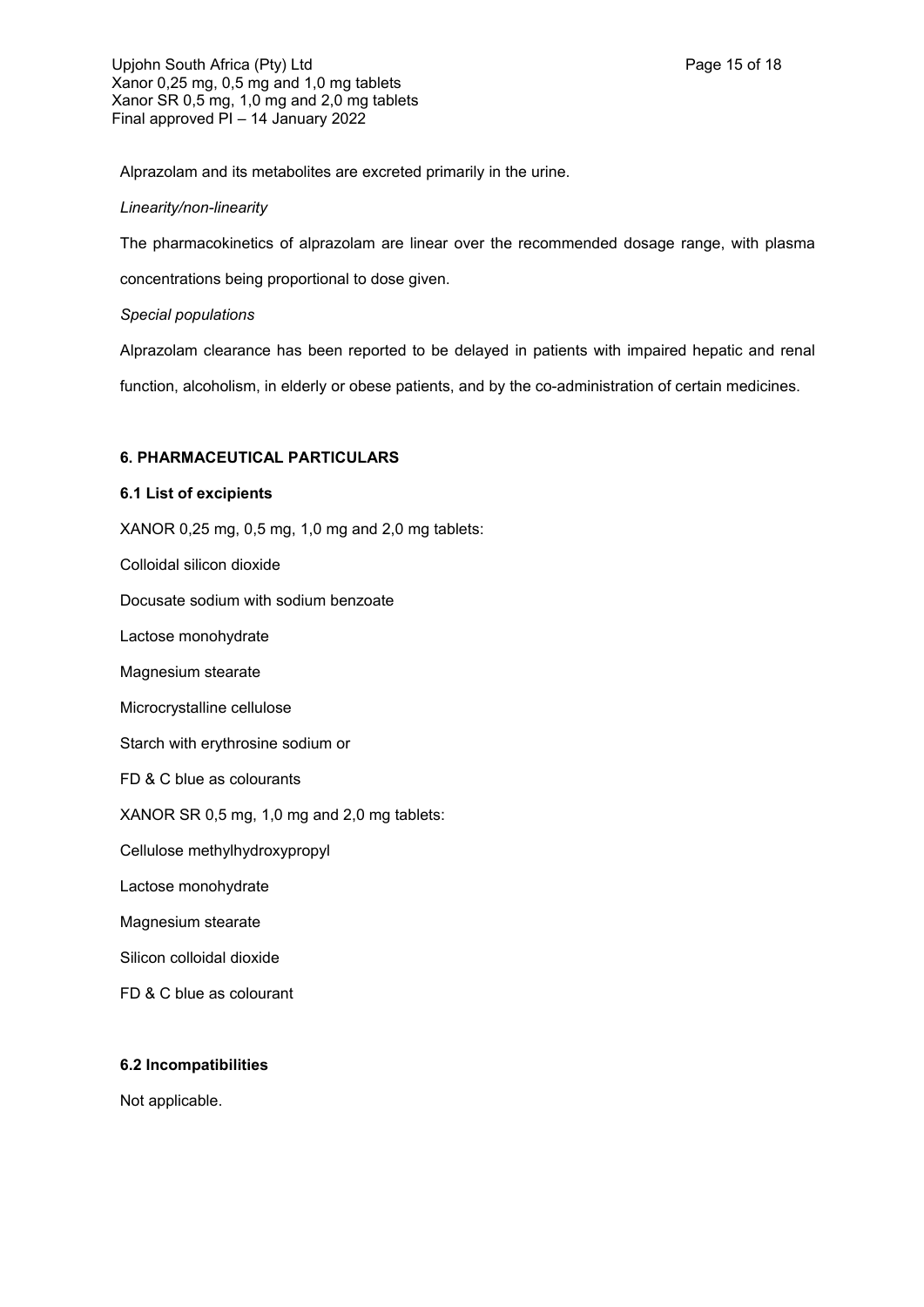Upjohn South Africa (Pty) Ltd **Page 16 of 18** Xanor 0,25 mg, 0,5 mg and 1,0 mg tablets Xanor SR 0,5 mg, 1,0 mg and 2,0 mg tablets Final approved PI – 14 January 2022

# **6.3 Shelf life**

XANOR 0,25 mg, 0,5 mg, 1,0 mg tablets: 36 months

XANOR 2,0 mg tablets: 60 months

XANOR SR 0,5 mg, 1,0 mg, 2,0 mg tablets: 24 months

# **6.4 Special precautions for storage**

XANOR 0,25 mg, 0,5 mg, 1,0 mg, 2,0 mg tablets: Store at or below 30 °C. XANOR SR 0,5 mg, 1,0 mg, 2,0 mg tablets: Store at or below 25 °C. Keep tablets packed in bottles tightly closed. Keep tablets in the carton until use. Protect from light.

# **6.5 Nature and contents of container**

XANOR 0,25 mg and 1,0 mg are packed in blister packs of 30 and 100 tablets.

XANOR 0,5 mg is packed in blister packs of 30 and 100 tablets and in bottles containing 500 tablets.

XANOR 2,0 mg is packed in bottles containing 30 and 100 tablets.

XANOR SR tablets are packed in foil blisters of 60 tablets.

Not all pack sizes may be marketed.

## **6.6 Special precautions for disposal**

No special requirements.

# **7. HOLDER OF CERTIFICATES OF REGISTRATION**

Upjohn South Africa (Pty) Ltd 85 Bute Lane Sandton 2196 South Africa Tel.: +27(0)11 320 6000 / 0860 734 937 (Toll-free South Africa)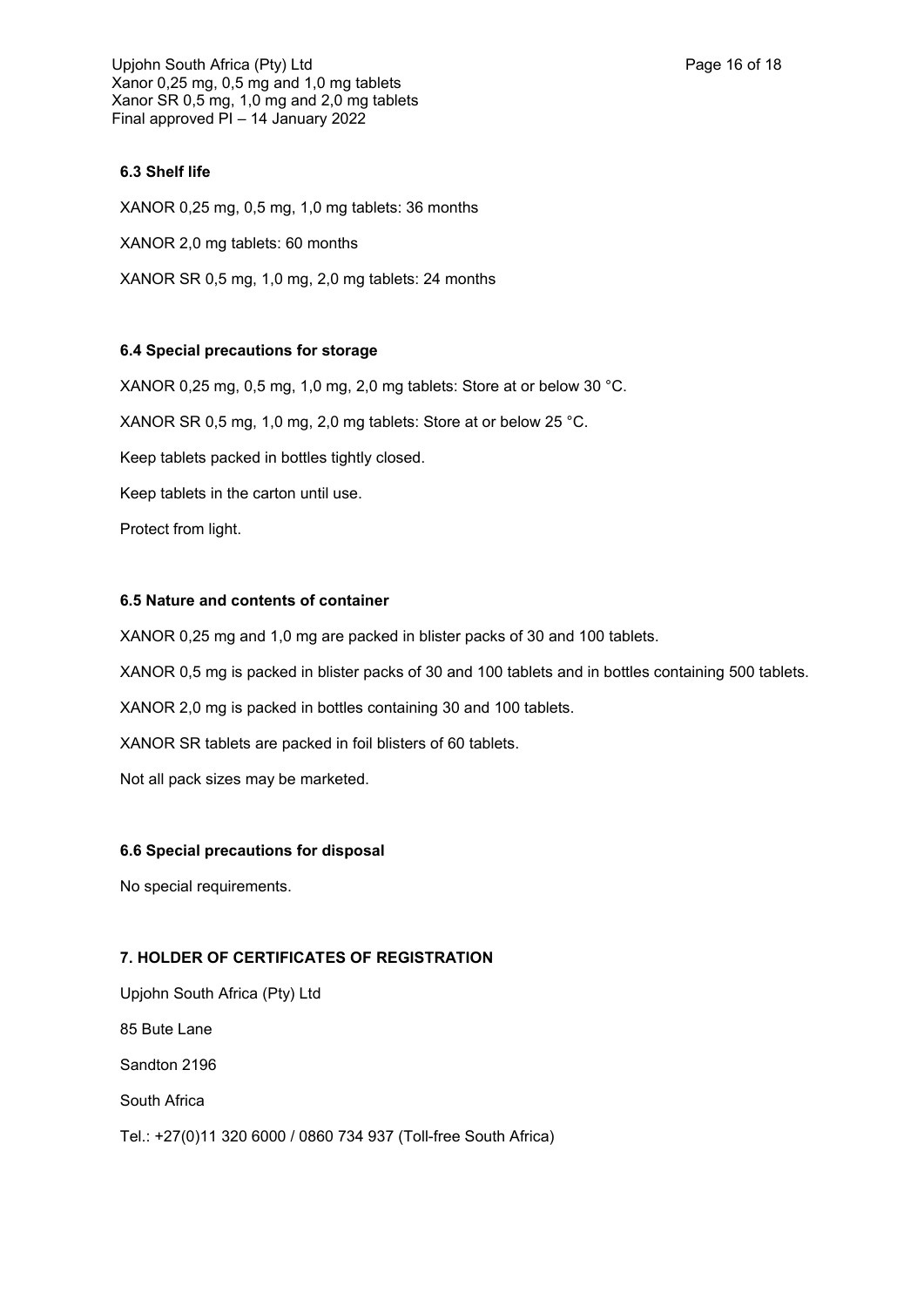Upjohn South Africa (Pty) Ltd **Page 17 of 18** Xanor 0,25 mg, 0,5 mg and 1,0 mg tablets Xanor SR 0,5 mg, 1,0 mg and 2,0 mg tablets Final approved PI – 14 January 2022

### **8. REGISTRATION NUMBERS**

XANOR 0,25 mg tablets: M/2.6/233 XANOR 0,5 mg tablets: M/2.6/234 XANOR 1,0 mg tablets: M/2.6/235 XANOR 2,0 mg tablets: 27/2.6/0096 XANOR SR 0,5 mg tablets: 29/2.6/0504 XANOR SR 1,0 mg tablets:29/2.6/0505 XANOR SR 2,0 mg tablets: 29/2.6/0506

## **9. DATE OF FIRST AUTHORISATION**

XANOR 0,25 mg, 0,5 mg, 1,0 mg tablets: 23 May 1983

XANOR 2,0 mg tablets: 20 October 1993

XANOR SR 0,5 mg, 1,0 mg, 2,0 mg tablets: 21 June 1996

# **10. DATE OF REVISION OF THE TEXT**

30 June 2021

# **BOTSWANA: S1C**

XANOR 0,25 mg – Reg. no.: B9312185

XANOR 0,5 mg – Reg. no.: B9312190

XANOR 1,0 mg – Reg. no.: B9312195

# **NAMIBIA: NS3**

XANOR 0,25 mg – Reg. no.: 90/2.6/001366

XANOR 0,5 mg – Reg. no.: 90/2.6/001367

XANOR 1,0 mg – Reg. no.: 90/2.6/001368

XANOR 2,0 mg – Reg. no.: 04/2.6/0746